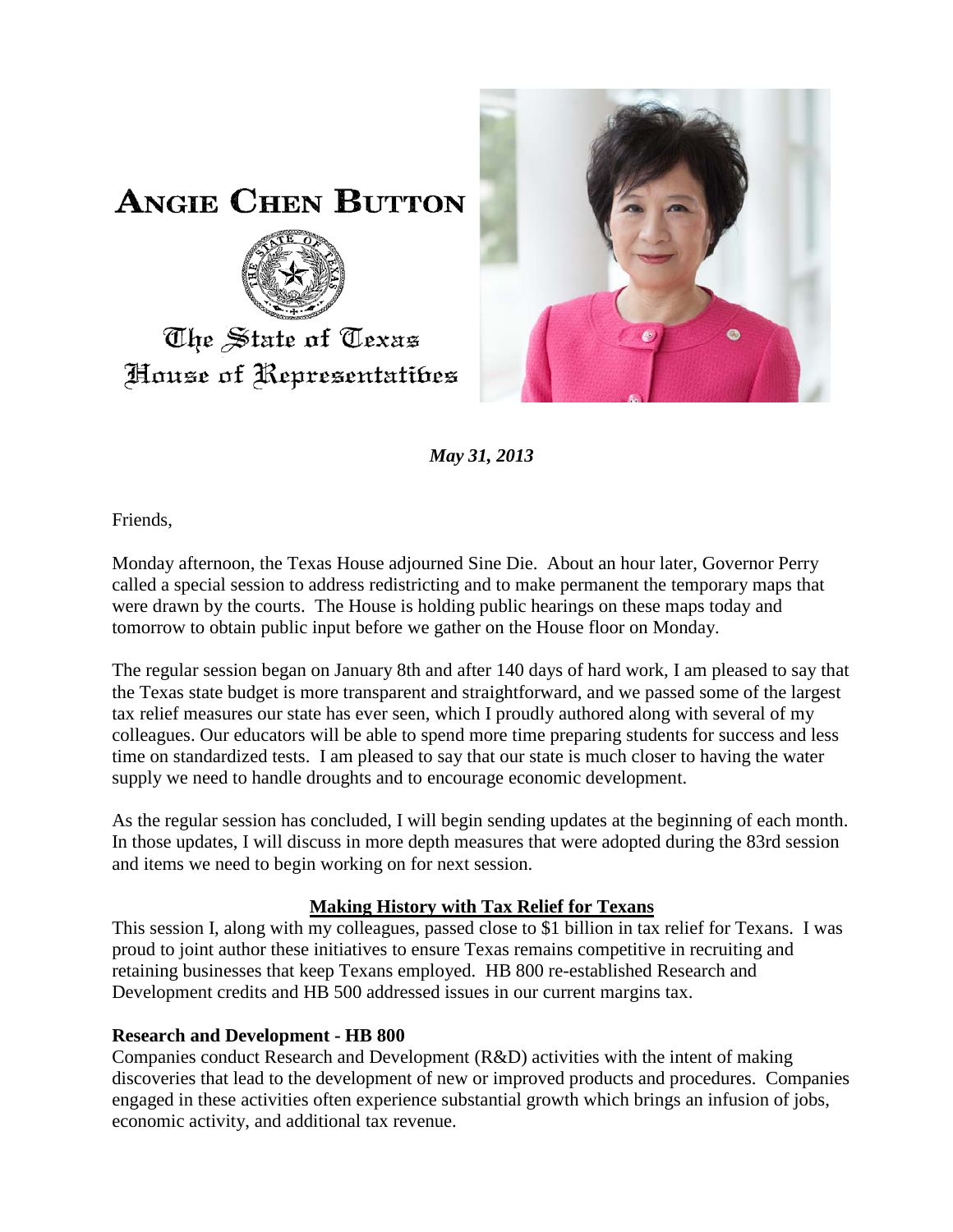Before this session, Texas was one of the few states that levied a broad-based business tax that did not allow a credit for R&D and one of the 7 states that offered no credit at all. Because of this, I authored two pieces of legislation HB 414 which provided a franchise tax credit for R&D activities and HB 953 which offered a credit for companies that contracted with Texas universities for their R&D activities.

The provisions in these two bills were rolled into HB 800, which I joined with Rep. Jim Murphy and several of my colleagues to author. HB 800 provides R&D incentives by giving companies a choice between a franchise tax credit and a sales tax exemption for materials, software and equipment used for R&D purposes. The bill encourages companies to create and retain highpaying R&D jobs in Texas and provides an additional incentive for research conducted in partnerships with Texas colleges and universities.

Governor Rick Perry praised the passage of HB 800 by saying, "A big part of the reason for our ongoing success is that, in Texas, we know people do better things with their own money than government does. So we keep our taxes low." Governor Perry continued, "HB 800 directs tax relief straight to the innovators investing heavily in Research and Development, who are dedicated to finding cures for diseases or inventing life-saving devices. HB 800 is sound public policy that will help ensure the next big innovation will be born and raised right here in the Lone Star State."

#### **Franchise Tax Relief - HB 500**

As a member of the powerful Ways and Means Committee, I worked diligently all session to help structure tax policy that will benefit Texans. I am proud to say that the Legislature approved sweeping tax reforms that will offer \$710 million in relief to Texas businesses.

House Bill 500, which I joined with Chairman of the Ways and Means Committee, Harvey Hilderbaran to author, permanently exempts businesses that make less than \$1 million from paying the margins tax and guarantees a \$1 million deduction to all businesses. Additionally, it will gradually reduce the tax rate by a total of 5 percent.

The legislature first enacted the margins tax exemption for small business during my first term in 2009. Since its passage, Texas has led the nation in job growth and has been named the friendliest state for small businesses. That exemption was set to expire in 2014 so it was imperative that we acted, because letting it expire would have been detrimental to small businesses.

Additionally, HB 500 provides a \$1 million exemption to those businesses that gross over \$1 million annually. Before this bill passed, a business could completely miss out on the exemption if they made just \$1 over the \$1 million mark. This type of policy does not encourage growth and expansion, so I felt it was important to revise our tax structure so that a company would not be penalized for expansion.

HB 500 passed both the House and the Senate and is currently awaiting the Governor's signature.